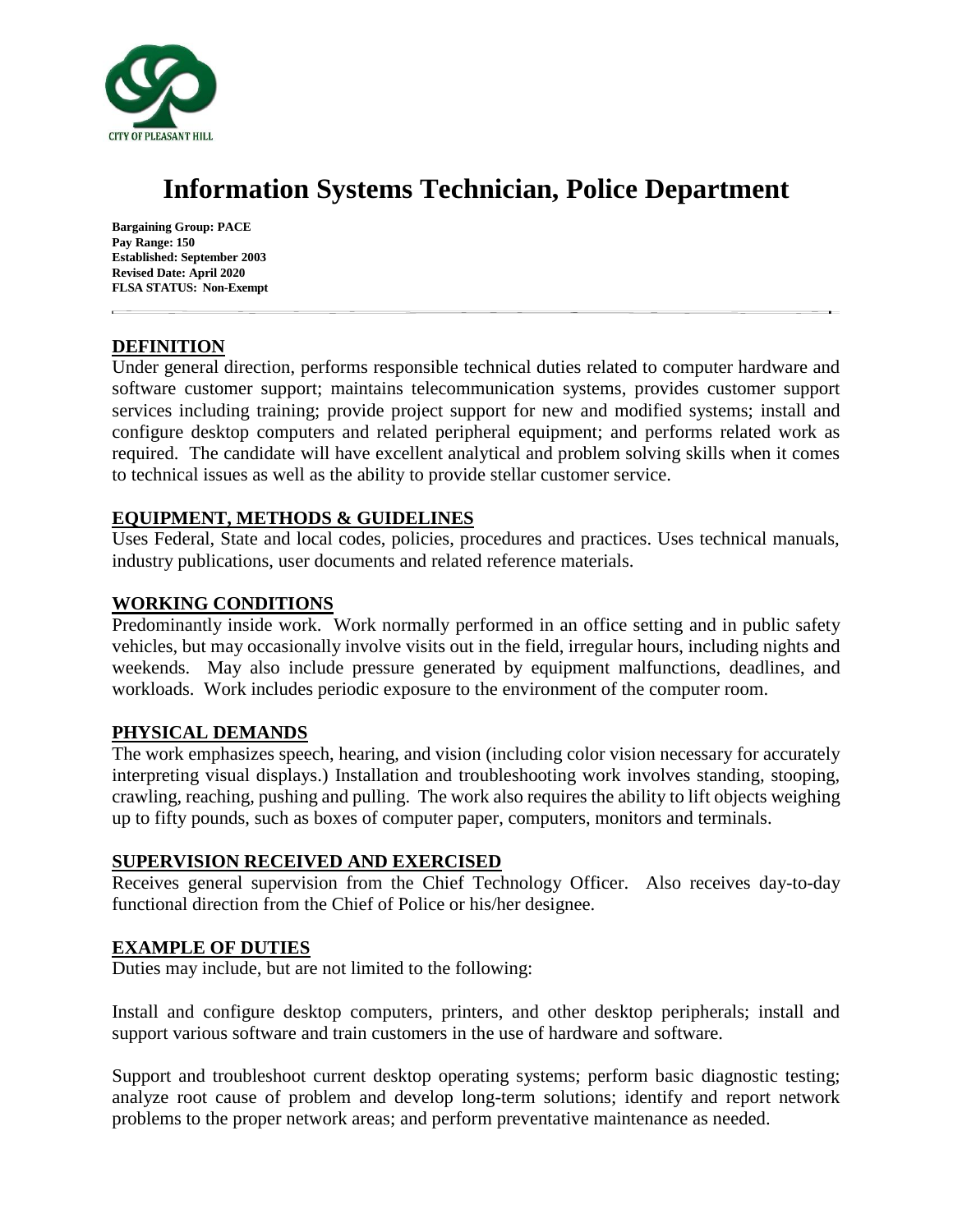Create and maintain desktop deployment images.

Deploy and support laptop computers and mobile data terminals in police vehicles, set up and train customers in their use.

Analyze failed equipment and perform repairs or return equipment to vendor; review and test vendor repairs.

Provide technical support in diagnosing and solving problems by phone or remote access; respond to help desk trouble tickets according to urgency and priority levels; log calls into help desk database and use helpdesk software.

Participate in projects related to computer deployment, software and hardware procurement, or hardware consolidation.

Develop documentation and standard operating procedures as they relate to assignment.

Deploy and support communications devices such as smartphones and handheld radios.

Provides training and technical assistance to police department and other city staff.

Monitors day-to-day computer operations and resolves operational problems, ensures that all systems are on-line and functional including troubleshooting and maintaining office equipment including multifunction machines, printers, and scanners.

Assists in budget preparation by submitting budgetary recommendations and anticipating future needs.

Coordinates, supervises, and assists vendors implementing various technical projects at the police department.

Keeps informed regarding developments in computer technology and related software; distributes pertinent information to end users.

Assist the Chief Technology Officer when needed.

Establishes positive working relationships with representatives of community organizations, state/local agencies and associations, City staff and the public.

Performs related duties as assigned.